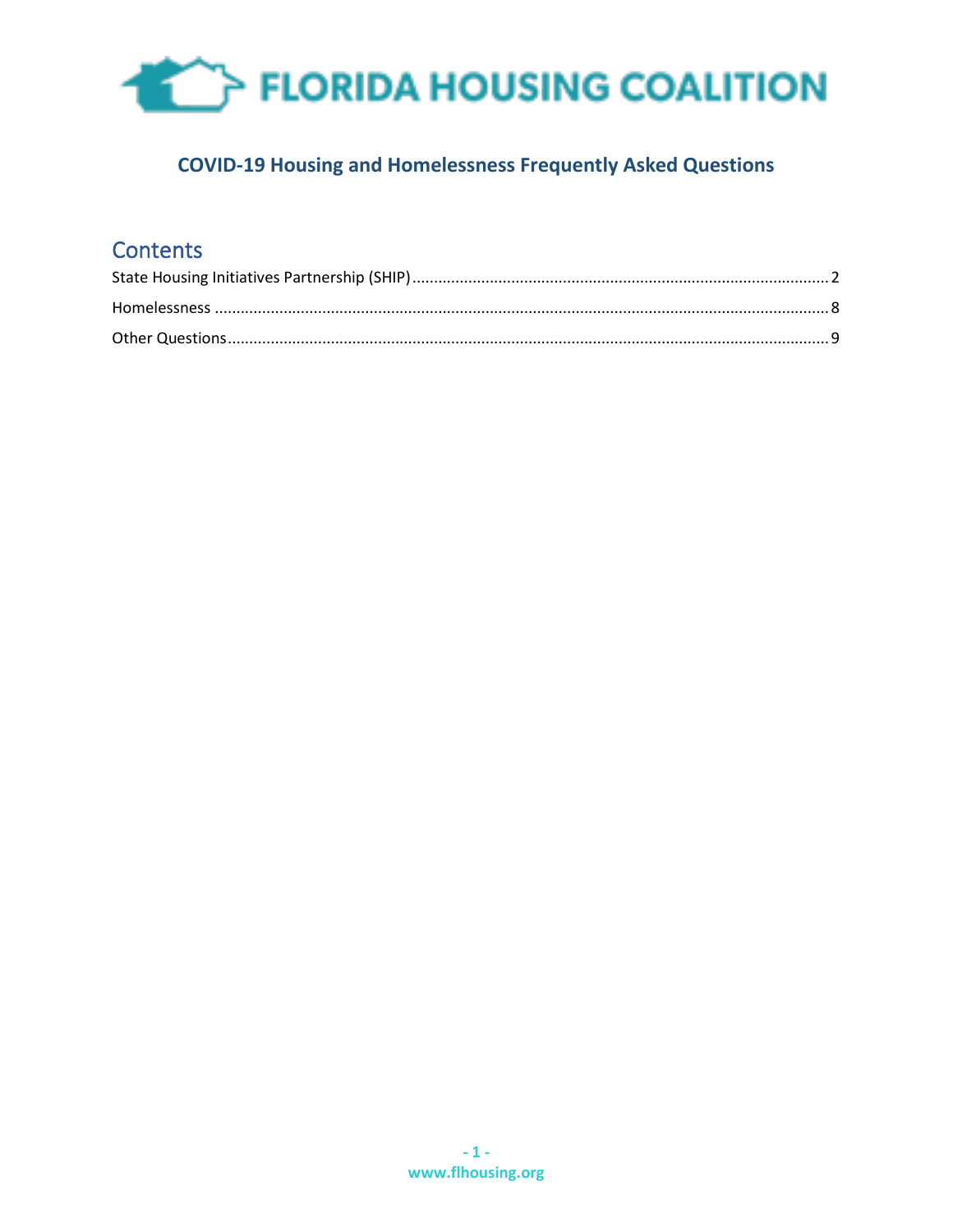

<span id="page-1-0"></span>All answers have been approved by Florida Housing Finance Corporation and the Florida Housing Coalition.

Last Updated on 04/1/2020

## State Housing Initiatives Partnership (SHIP)

#### INCOME ELIGIBILITY

**Q1:** How do we complete the income certification process for a recently laid off applicant impacted by COVID-19? It is difficult to estimate income in the next 12 months for many applicants who do not know if they are experiencing a temporary lapse of employment income or are fully unemployed.

**A:** Applicants do not know when or if they will be re-hired. This is a case like those included in the HUD Handbook 4350.3 where you must estimate 12 months of income based on the household's current circumstances. Count and annualize all remaining sources of household income.

#### PREPARING FOR COVID-19 EMERGENCY ASSISTANCE

#### **Q2**: **What if you do not have rental assistance or foreclosure prevention in your current LHAP? Does a community have to update its LHAP in order to provide COVID-19 emergency assistance?**

A: Yes, you must make a technical revision to the Disaster Strategy in your LHAP to offer COVID-19 Support. Even if you already had a rental assistance or foreclosure prevention strategy, you would also likely make some technical revisions to it.

Update the SHIP Disaster Strategy or rental strategy by increasing the maximum award (if needed) and by adding this text:

SHIP disaster funds may be used for items such as, but not limited to:

Temporary rent and utility payments for up to 12 months for tenants financially impacted by COVID-19

Temporary mortgage and utility payments for up to 12 months for homeowners financially impacted by COVID-19

To be most efficient, use the "Technical Revision & Waiver Requests TEMPLATE" which provides the needed text and guidance (available on the FHC COVID website or by emailin[g chaney@flhousing.org\)](mailto:chaney@flhousing.org). Email your technical revisions in underline and strikethrough format for approval along with waiver requests to [Robert.dearduff@flhousing.org.](mailto:Robert.dearduff@flhousing.org) The revision does not have to be approved by your city or county commission. Once Mr. Dearduff reviews and approves the revision, he will waive some setasides and waive SHIP advertisement requirements so you may start announcing assistance, completing other outreach and accepting applications.

One type of COVID-19 emergency assistance is foreclosure counseling. No LHAP changes are needed to immediately spend SHIP funds on foreclosure counseling. Another question addresses how it is best to contract with a HUD approved counseling agency for this. Foreclosure counseling is allowed on page 4 of all LHAPs under the section K. Support Services and Counseling, which includes the standard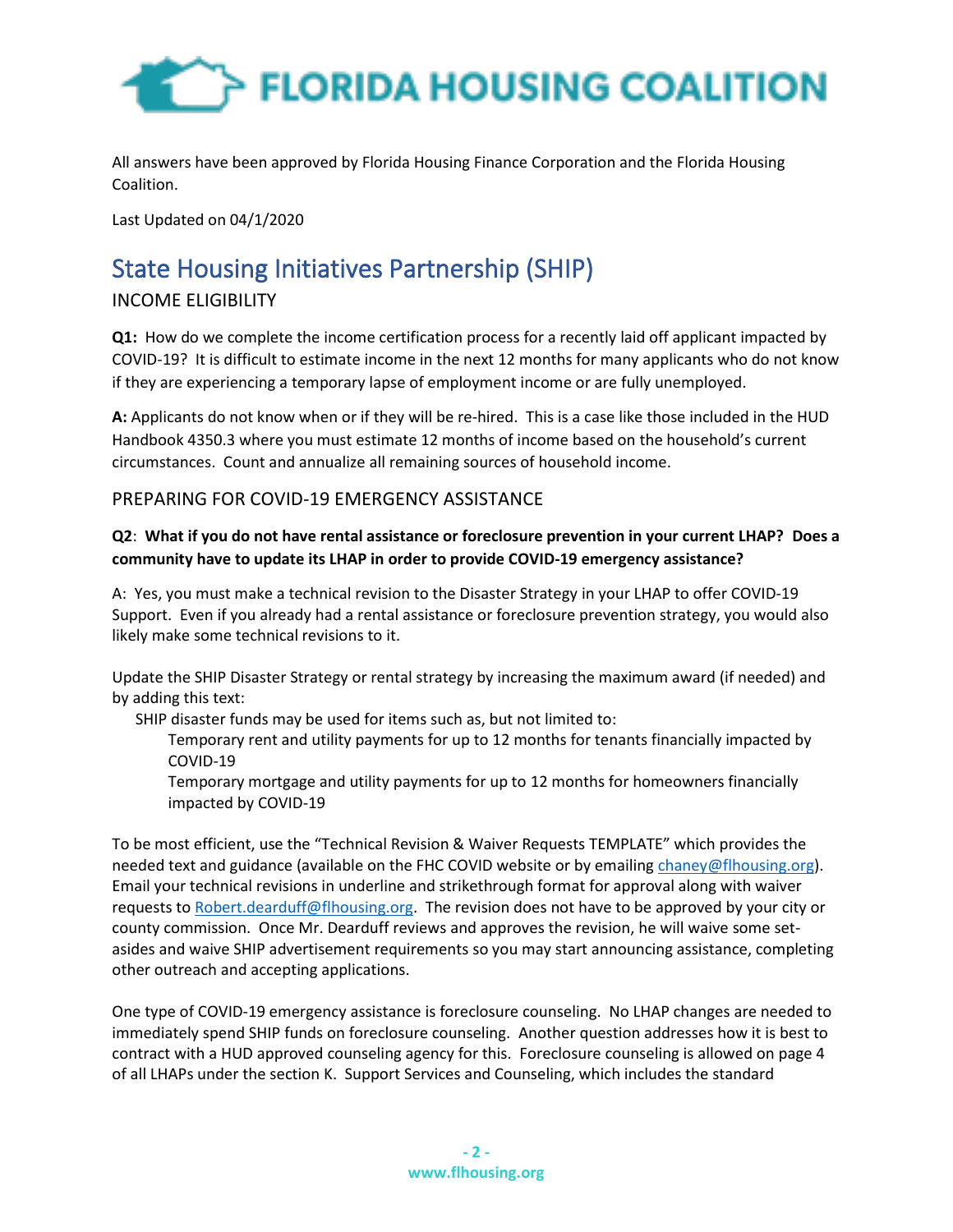language "Available support services may include but are not limited to: Homeownership Counseling (Pre and Post), Credit Counseling, Tenant Counseling, **Foreclosure Counseling** and Transportation."

#### **Q3**: **On the first COVID-19 webinar on March 19, Robert Dearduff mentioned that the homeownership and construction set-asides can both be waived for the program years that we have unexpended funds toward this disaster. Is this waived for all or something that we need to request? We want to make sure prior to diverting funds from homeowner/construction projects to rental assistance.**

A: The waiver will be provided at the same time the FHFC approves the technical revision to the SHIP strategy. The FHFC intends to make this process as easy as possible. To be most efficient, use the "Technical Revision & Waiver Requests TEMPLATE" that Florida Housing Coalition staff created to supply the needed text and guidance (available on the FHC COVID website and by emailing [chaney@flhousing.org\)](mailto:chaney@flhousing.org).

As noted on the Template, your waiver request should provide details of the activities, fiscal years and unencumbered dollars involved in the waiver. When a request for waiver of the 65% homeownership set aside is approved, it automatically allows the local government to exceed the 25% cap on rental assistance.

#### **Q4: If we have some unencumbered SHIP funds that we can now use for COVID-19 Foreclosure Assistance and/or Rental Assistance, must we advertise these funds? Would we have to comply with the 30-day rule?**

A: Again, the waiver for the advertisement requirements will be provided by the FHFC at the same time your technical revision is approved. Any SHIP local government that wants to provide COVID-19 assistance simply completes a LHAP technical revision to the SHIP disaster strategy. The advertisement waiver is granted at the same time as approval of the technical revision. To be most efficient, use the "Technical Revision & Waiver Requests TEMPLATE" that Florida Housing Coalition staff created to supply the needed text and guidance (available on the FHC COVID website or by emailing [chaney@flhousing.org\)](mailto:chaney@flhousing.org).

#### **Q5: Regarding SHIP for Temporary Rent Payments: Assuming a Local Government decides to do this, how quickly could this happen?**

A: See the answer above about making technical revisions to a SHIP Strategy, which is the first action to take. The revision does not have to be approved by your city or county commission. Once Robert Dearduff reviews and approves the revision, he will waive SHIP advertisement requirements and you may start announcing assistance, completing other outreach, and accepting applications.

#### **Q6: What if we currently do not have Rental Subsidies in our LHAP? Would we be able to revise our LHAP to allow for these options?**

A: See the previous questions and answers about technical revisions and waivers. It is likely that you are planning to offer 'temporary rent payments' through your disaster strategy. This is different than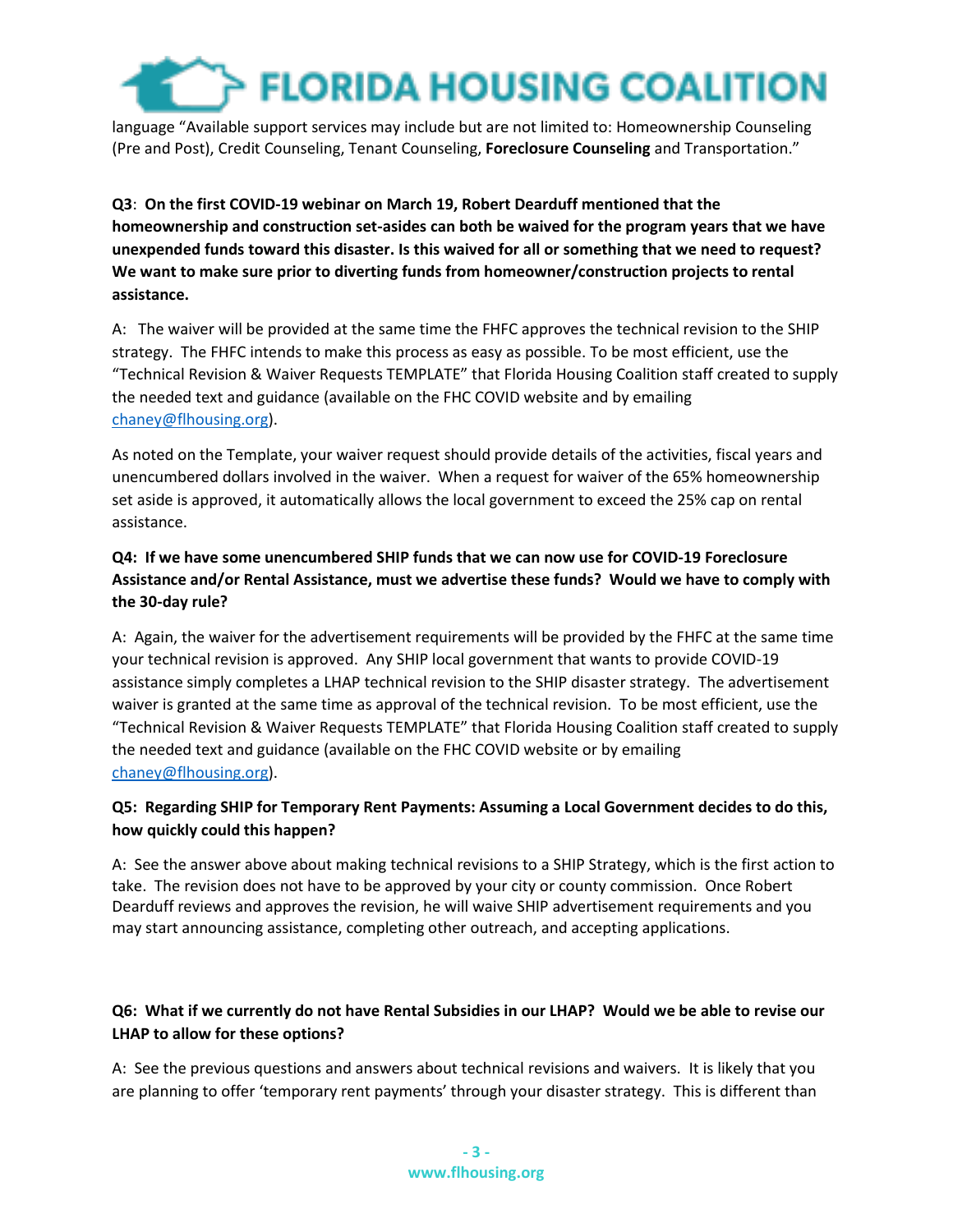offering 'rent subsidies', an activity that is reserved only for very low-income households that are homeless or special needs, requires a separate LHAP strategy, and should not be included in your disaster strategy. By contrast, first and last month's rent, security and utility deposits, rent and utility payments and eviction prevention can be provided to all eligible income groups by completing a technical revision to your disaster strategy.

#### AVAILABLE FUNDING AND DEADLINES

#### **Q7: Is there any talk of extending the 6/30/2020 expenditure deadline for SHIP? I anticipate experiencing issues with clients not allowing contractors into their homes and contractors not wanting to enter client homes. COVID-19 has the potential to halt our Rehab program completely.**

A: First, consider re-assigning delayed projects to your 20/21 SHIP allocation. Any freed up unencumbered funds could be shifted to COVID-19 emergency rent, mortgage and utility payments. Any local government that cannot use COVID assistance to resolve 17/18 expenditure deadline concerns should submit a request for extension to Robert Dearduff, the SHIP administrator at [Robert.Dearduff@floridahousing.org.](mailto:Robert.Dearduff@floridahousing.org) There are no encumbrance extensions. To be most efficient, use the "Technical Revision & Waiver Requests TEMPLATE" which includes the needed text and guidance about an extension (available on the FHC COVID website and by emailin[g chaney@flhousing.org\)](mailto:chaney@flhousing.org).

#### ELIGIBILITY DOCUMENTATION

**Q8: I have been able to obtain the income and asset verification forms to determine the eligibility of current SHIP applicants. However, I am not meeting with applicants right now so they cannot sign the income certification form to complete the eligibility determination process. Can I sign the form for right now, mail an award letter if they are eligible, and make a note that the adult members of the applicant household will sign the form once social distancing policies are relaxed?** 

A: Yes, it is acceptable during this social distancing period for you alone to sign the income certification form (also called the Residential Income Certification (RIC)). This is an acceptable practice that is similar to how HUD is currently allowing rental property managers to delay collecting resident signatures for income re-certification. Here is the specific guidance that Florida Housing Finance Corporation's staff has provided on this topic:

> The HUD 4350.3 Occupancy Handbook contains guidance regarding extenuating circumstances that cause delay in the execution of its consent forms and HUD 50059 tenant certification and until the IRS issues guidance to the contrary, Florida Housing will emulate HUD and apply the extenuating circumstances principals and postpone execution of all verification and certification documents. The owner must document the reasons for the delay in the resident file ("Applicant/resident did not sign due to COVID-19 risk.") and indicate how and when the tenant will provide the proper signature.

#### **Q9: Can we accept electronic signatures (fax/emailed) on the SHIP income certification forms due to our office being closed to the public?**

A: Yes, you can. There is nothing in the SHIP statute or the rule that would prohibit the use of electronic tenant files or signatures. Chapter 668., subsection 668.50 (7) Fla. Stat. states: LEGAL RECOGNITION OF ELECTRONIC RECORDS, ELECTRONIC SIGNATURES, AND ELECTRONIC CONTRACTS.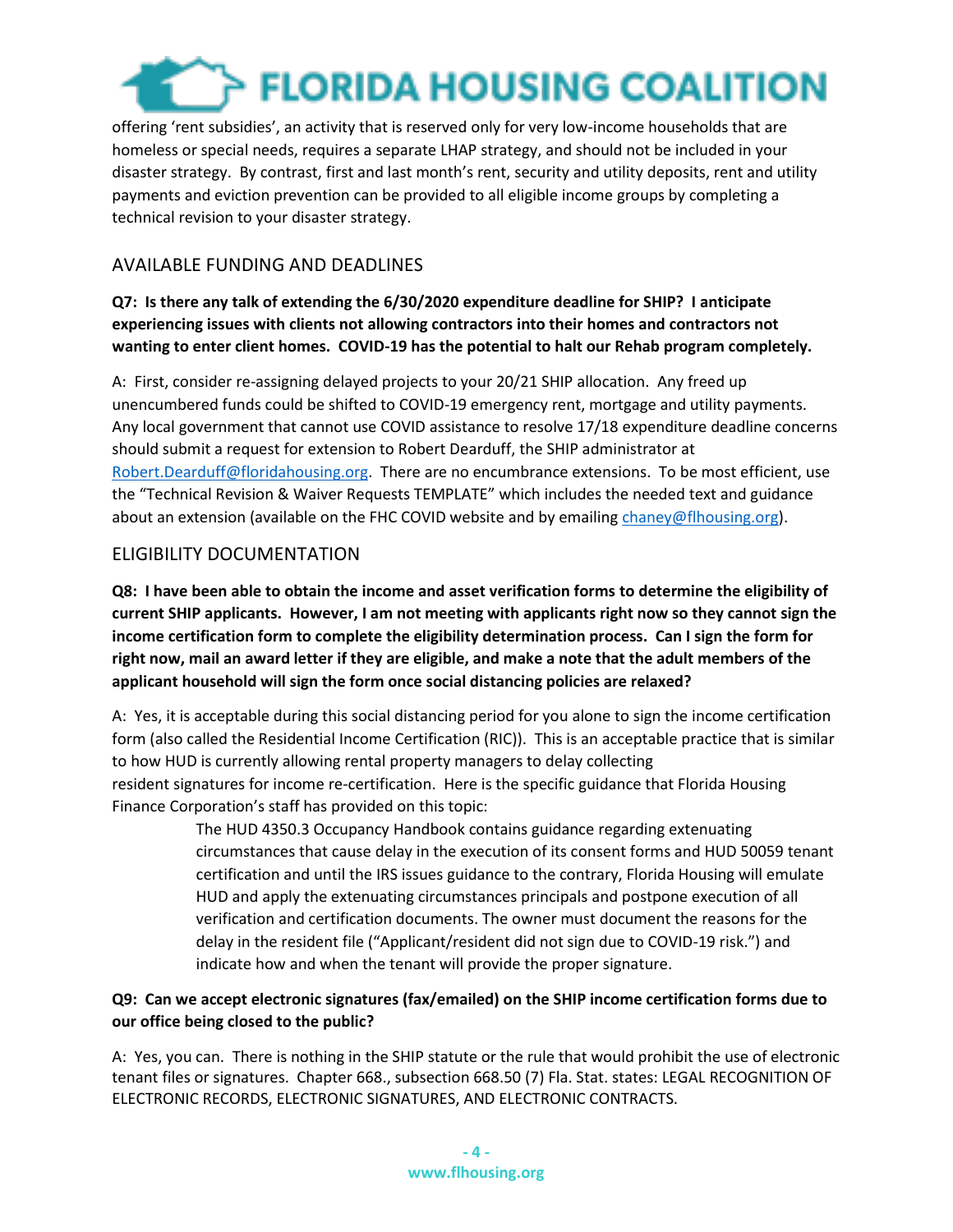(a) A record or signature may not be denied legal effect or enforceability solely because the record or signature is in electronic form.

(b) A contract may not be denied legal effect or enforceability solely because an electronic record was used in the formation of the contract.

- (c) If a provision of law requires a record to be in writing, an electronic record satisfies such provision.
- (d) If a provision of law requires a signature, an electronic signature satisfies such provision.

Another acceptable process that can be used during this social distancing period is addressed in an answer above about guidance from the SHIP Monitors. The local government staff alone may sign the income certification form (also called the Residential Income Certification (RIC)). This is an acceptable practice that is similar to how HUD is currently allowing rental property managers to delay collecting resident signatures for income re-certification.

#### **Q10: Will there be any changes on what is required regarding documentation and application requirements to fast track assistance? May we use self-certification of income?**

A: See the written direction here from Florida Housing's SHIP Monitors. It addresses the 'Family Certification method (self-certification)', which is the same as the SHIP disaster self-certification form.

Among the highlights of their guidance: COVID social distancing may cause some delays to applications, verifications and certifications. A delay in obtaining verifications or all signatures is not reason enough to skip directly to self-certification, however. Florida Housing's SHIP Monitors write:

The HUD 4350.3 Occupancy Handbook contains guidance regarding extenuating circumstances that cause delay in the execution of its consent forms and HUD 50059 tenant certification and until the IRS issues guidance to the contrary, Florida Housing's SHIP Compliance Monitoring section will emulate HUD and apply the extenuating circumstances principals and postpone execution of all verification and certification documents. The owner must document the reasons for the delay in the resident file ("Applicant/resident did not sign due to COVID-19 risk") and indicate how and when the applicant/resident will provide the proper signature.

The review of documents provided by an applicant/resident is acceptable third-party verification according to the HUD 4350.3 guidance. However, again per the 4350.3, it's acceptable to resort to the Family Certification method (self-certification) if the information cannot be verified by another acceptable verification method. In these instances, the owner must include in the resident file a description of the attempts first made to obtain the actual third-party verification documents.

Please note that HUD requires a Family Certification to be notarized and include a statement to the veracity of the information provided; HUD allows an owner to witness the family signature(s) in lieu of notarization. This same allowance will apply to LG staff administering SHIP.

Paragraph 5-18 E in the 4350.3 includes guidance for documentation requirements when third-party verification isn't available. Currently, the existence of extenuating circumstances that might delay actual execution of a document is not reason enough to skip directly to Family Certification.

When there is a delay in obtaining and/or witnessing the actual family signature(s) due to extenuating circumstances this fact should be noted initially and then when the signatures are subsequently obtained a reference to the original statement can be made to explain what would otherwise appear to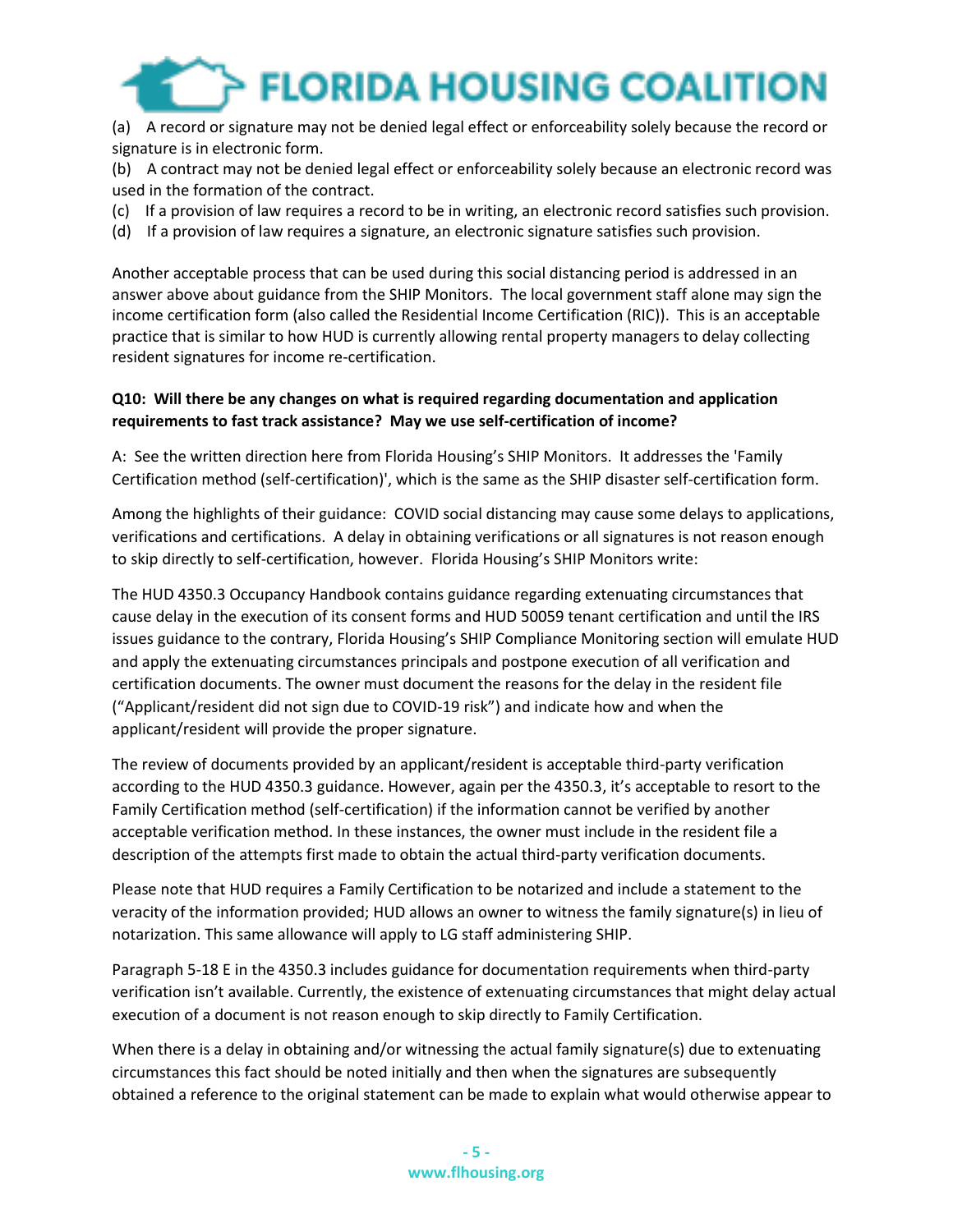be tardy execution of the "Family Certification" (similar to a "true and correct as of [date]" statement). The date the signature was actually obtained must be entered on the document.

#### ADMINISTRATIVE PROCEDURES

#### **Q11: Are offices continuing to offer services to customers as usual during this crisis or have alternate service measures been implemented, and if so, what are those alternatives?**

A: Each office and local government will be enforcing different measures. Contact the organization or visit the website to get the most current information. Also, the status of SHIP offices is a topic in the COVID-19 SHIP survey. Each local government that completes this survey at <https://www.surveymonkey.com/r/CX2DL2V> will receive survey results.

#### **Q12: With many of the customers we serve being elderly or disabled, should we proactively be suspending contractual rehabilitation?**

A: Each local government will seek alternative ways of providing assistance under this disaster. Follow the recommendations of your local government officials on how to conduct business moving forward. You can learn about the status of other SHIP rehabilitation programs by completing the COVID-19 SHIP survey. Each local government that completes this survey at

<https://www.surveymonkey.com/r/CX2DL2V> will receive survey results.

#### **Q13: Under the SHIP disaster strategy, can funds be provided as a 'service delivery fee' to agencies that offer short term rental assistance? This would help them cover their operating/admin expenses.**

A: The SHIP program allows for payment of a service delivery fee for subrecipients that administer a SHIP strategy on behalf of the local government. Sponsors can be paid reasonable project delivery fees to carry out all or a portion of a strategy. The amount that will be provided as administrative expenses or project delivery shall be included in the LHAP.

#### **Q14: Can local governments contract with counseling agencies to provide foreclosure prevention or eviction prevention counseling services?**

A: Yes, funding to counseling agencies is an eligible SHIP administrative expense. It is a best practice to partner with a HUD approved housing counseling agency. A list of agencies is available at [https://www.hud.gov/states/florida/homeownership/hsgcounseling.](https://www.hud.gov/states/florida/homeownership/hsgcounseling)

#### **Q15**: **Is there an established limit on how much SHIP funding can be used for providing housing counseling?**

A: There is not a specific limit on the amount of funds that can be used for counseling, but funds spent on counseling do not comply with any set-asides. Since at least 75 percent of funds must be devoted to construction/rehabilitation and another 10 percent is often devoted to administration, usually only 15 percent of an allocation is available for counseling. However, during this period of COVID-19 response, a local government may receive a waiver of the homeownership and construction set-asides to spend more funds on foreclosure counseling, rent assistance and other COVID-19 emergency response.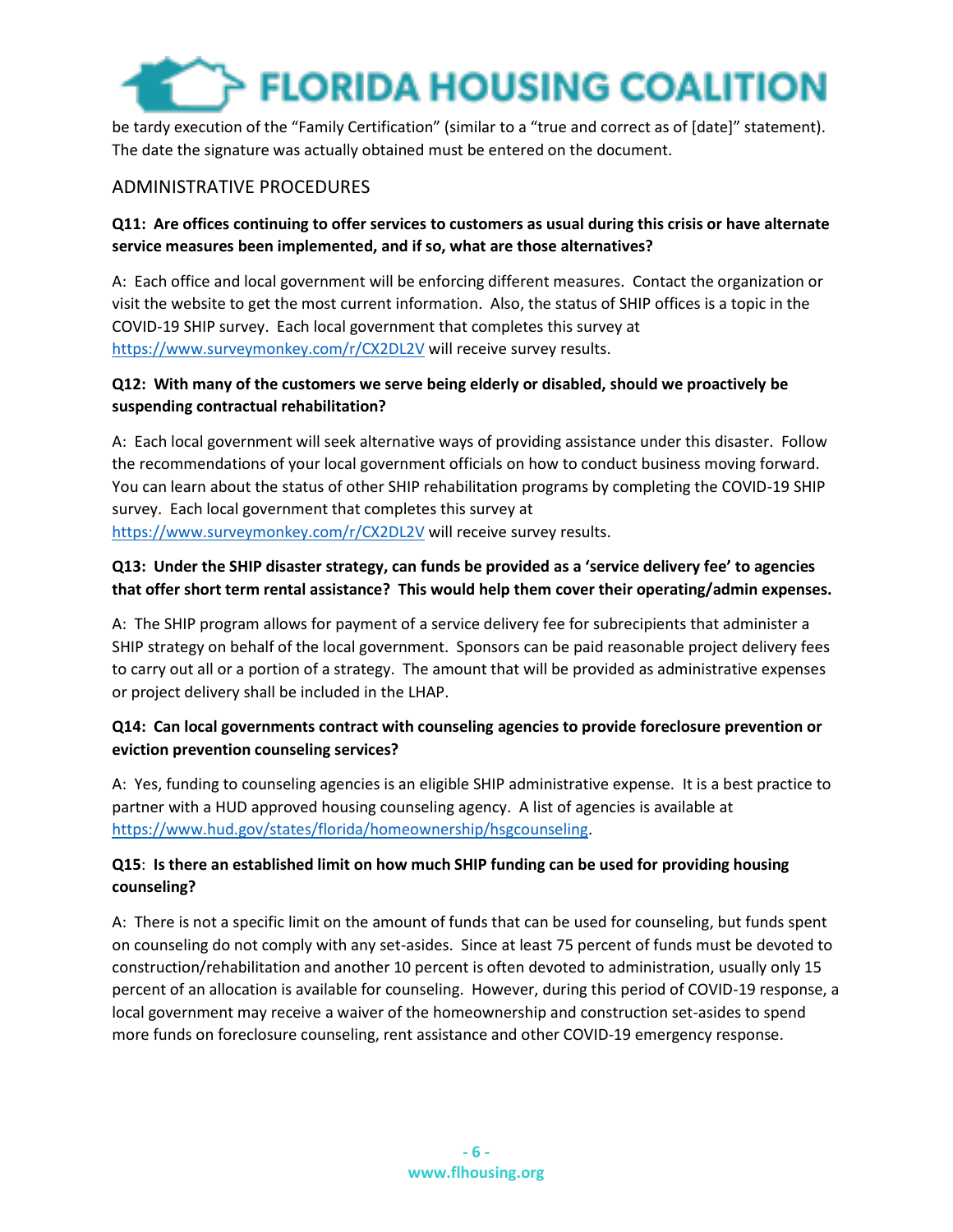

#### **Q16: I have a new Local Housing Assistance Plan (LHAP) due May 2. The commission meetings have been canceled as well as the AHAC meetings. Is it possible to get an extension on the submission deadline?**

A: There is no extension available for this statutorily mandated deadline. If your LHAP was submitted to FHFC for a conditional review, that submission met the May 2 submission deadline requirement. If not, your LHAP is simply late until it is received. The only effect is that FY 20-21 funds cannot be disbursed until the LHAP is approved and is likely that the first 20-21 disbursements will be available in September or October.

#### OTHER SHIP TOPICS

#### **Q17: Our City is exploring the idea of providing bed/bathing stations, etc. for the homeless population. Please let us know if we could use the disaster strategy to address the items listed above.**

A: No. SHIP is a housing program and requires that an eligible person occupy eligible housing. This activity is more geared to the use of CDBG or ESG funds.

#### **Q18: Can you provide a website for rental assistance available for hospitality workers?**

<span id="page-6-0"></span>A: Every local government that receives federal and state funds to assist individuals under this disaster will determine the application process and specific requirements for its program including assistance to those impacted by the disaster that work in the hospitality industry. Here is the link to local governments in Florida that administer the SHIP program. The list is broken down by Cities and Counties. [https://www.floridahousing.org/programs/special-programs/ship---state-housing-initiatives](https://www.floridahousing.org/programs/special-programs/ship---state-housing-initiatives-partnership-program/local-government-information)[partnership-program/local-government-information](https://www.floridahousing.org/programs/special-programs/ship---state-housing-initiatives-partnership-program/local-government-information)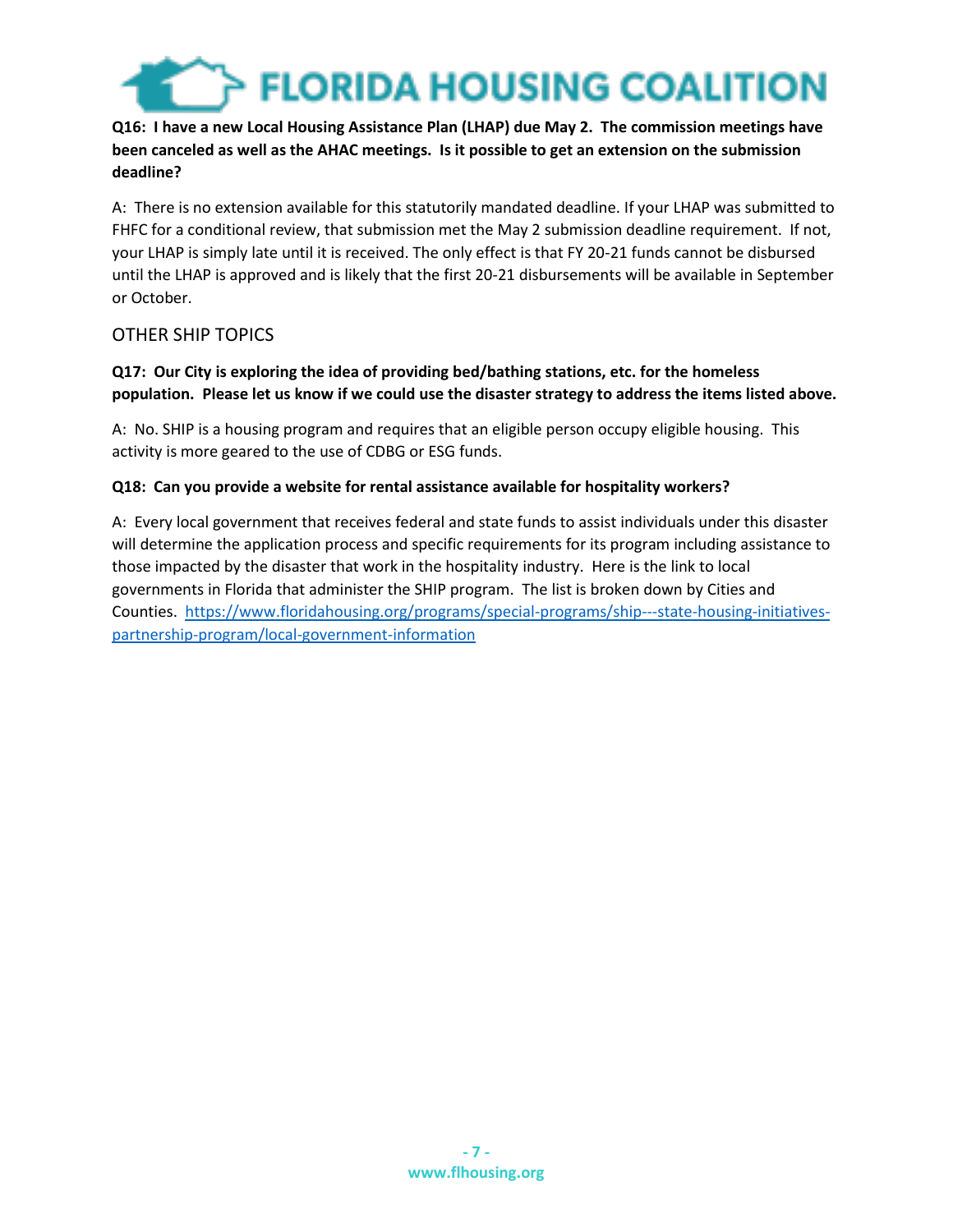### Homelessness

**Q1: During the COVID-19 webinar on March 19, 2020 Amanda Rosado referenced King County. In what state is King County?**

A: King County is in the State of Washington.

**Q2: How do homeless shelters and bridge programs intend to keep staff from contracting COVID-19? It seems that washing our hands and practicing social distancing is not practical, as many staff cannot work from home. We don't not have adequate garments.**

A: There is guidance for emergency shelters from HUD at their website:

<https://www.hudexchange.info/resource/5985/infectious-disease-toolkit-for-cocs/>

Access to supplies is a hardship many providers are facing. It is important to work with your local Health Department to get prioritized for supplies. The CDC continues to urge shelters to wipe off surfaces as that is one of the key ways of spreading. Do not leave it up to shelter guests to clean areas.

It is important to share information about emergency shelters and needs related to those staying in these shelters (and in unsheltered encampments) with the local Health Department. Discussing these needs will help facilitate the direction of resources and personnel to be appropriately dedicated to this need.

#### **Q3: Are Continuum's of Care eligible for reimbursement?**

A: If the CoC enters into a written agreement with a local government to provide services associated with COVID-19, the agreement should state that it will reimburse expenses as of a specific date for the services covered under the written agreement.

Regarding federal funding, HUD has provided guidance related to Emergency Solutions Grant, Community Development Block Grant, and Continuum of Care Program funding. See the links below for guidance.

- **[Using a Disaster Policy to Fund Infectious Disease Preparedness and Response with](https://files.hudexchange.info/resources/documents/Using-a-Disaster-Policy-to-Fund-Infectious-Disease-Preparedness-and-Response-with-ESG.pdf)  [ESG](https://files.hudexchange.info/resources/documents/Using-a-Disaster-Policy-to-Fund-Infectious-Disease-Preparedness-and-Response-with-ESG.pdf)** (HUD - March 18, 2020)
- **[Using CoC Program Funds for Infectious Disease Preparedness and Response](https://files.hudexchange.info/resources/documents/Using-CoC-Program-Funds-for-Infectious-Disease-Preparedness-and-Response.pdf)** (HUD March 13, 2020)
- **[Eligible ESG Costs for Infectious Disease Preparedness](https://files.hudexchange.info/resources/documents/Eligible-ESG-Program-Costs-for-Infectious-Disease-Preparedness.pdf)** (HUD March 5, 2020)

#### **Q4: Would Florida Housing be in a position to encourage Department of Health to provided added attention to the needs of those experiencing homelessness, in particular those in Emergency Shelter/unsheltered who may need to be isolated/quarantined?**

A: The Florida Housing Coalition and the Florida Housing Finance Corporation are working with advocacy groups, the Department of Emergency Management, the National Low Income Coalition and other organizations that are affordable housing advocates to provide recommendations that will provide support and protection to our most vulnerable populations including people experiencing homelessness.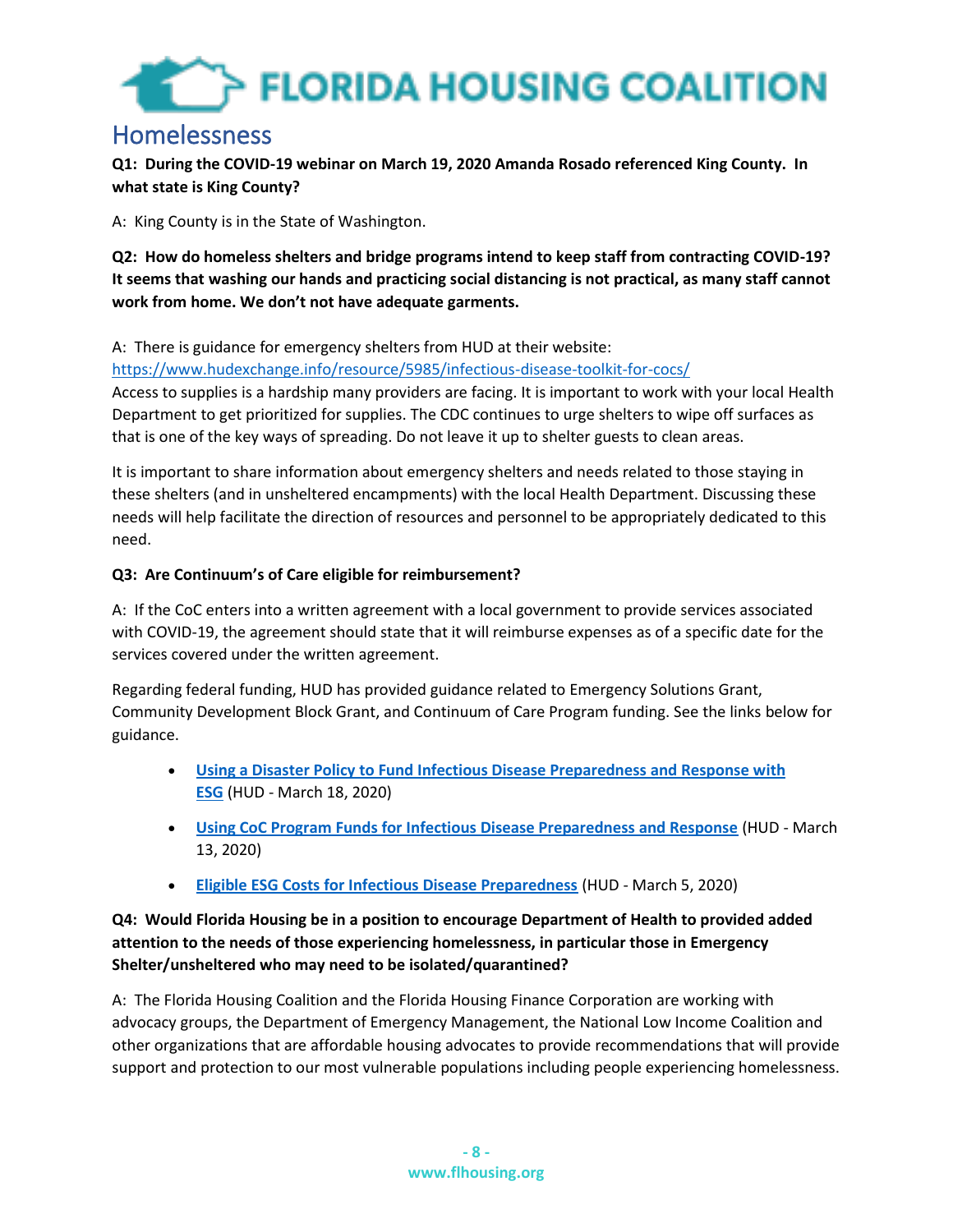

#### **Q5: How do you suggest homeless providers go about conducting quarantine as hospitals discharge noncritical COVID 19 clients? We are closed to new intakes, so we are taking care of only our existing clients.**

A: Please see the link to HUD's infectious disease toolkit for preventing and managing the spread of infectious disease within shelters[: https://files.hudexchange.info/resources/documents/Infectious-](https://files.hudexchange.info/resources/documents/Infectious-Disease-Toolkit-for-CoCs-Preventing-and-Managing-the-Spread-of-Infectious-Disease-within-Shelters.pdf)[Disease-Toolkit-for-CoCs-Preventing-and-Managing-the-Spread-of-Infectious-Disease-within-](https://files.hudexchange.info/resources/documents/Infectious-Disease-Toolkit-for-CoCs-Preventing-and-Managing-the-Spread-of-Infectious-Disease-within-Shelters.pdf)[Shelters.pdf](https://files.hudexchange.info/resources/documents/Infectious-Disease-Toolkit-for-CoCs-Preventing-and-Managing-the-Spread-of-Infectious-Disease-within-Shelters.pdf)

The toolkit includes many examples of shelter policies. Many shelters are working with their local government to identify hotels and other spaces to help with isolation and quarantine. Shelters need to work with their local Health Department and healthcare providers to come up with a specific policy for handling this.

#### **Q6: Are we to quarantine COVID-19 positive (confirmed) in the same unit or separated from each other in a shelter setting?**

A: The CDC recommends the following for congregate shelters:

#### **Confine clients with mild respiratory [symptoms](https://www.cdc.gov/coronavirus/2019-ncov/about/symptoms.html) consistent with COVID-19 infection to individual rooms, if possible, and have them avoid common areas.**

- Follow CDC [recommendations](https://www.cdc.gov/coronavirus/2019-ncov/community/organizations/cleaning-disinfection.html) for how to prevent further spread in your facility.
- If individual rooms for sick clients are not available, consider using a large, well-ventilated room.
- In areas where clients with respiratory illness are staying, keep beds at least 6 feet apart, use temporary barriers between beds (such as curtains), and request that all clients sleep head-totoe.

#### *(Continued on next page)*

- If possible, designate a separate bathroom for sick clients with COVID-19 symptoms.
- Consider reducing cleaning frequency in bedrooms and bathrooms dedicated to ill persons to **as-needed** cleaning (e.g., of soiled items and surfaces) to avoid unnecessary contact with the ill persons.

See this link for the full list of CDC recommendations for shelters: [https://www.cdc.gov/coronavirus/2019-ncov/community/homeless-shelters/plan-prepare](https://www.cdc.gov/coronavirus/2019-ncov/community/homeless-shelters/plan-prepare-respond.html)[respond.html](https://www.cdc.gov/coronavirus/2019-ncov/community/homeless-shelters/plan-prepare-respond.html)

Emergency shelters should also consult with their local Health Department to implement policies and procedures regarding isolation and quarantine.

### <span id="page-8-0"></span>Other Questions

**Q1: Some counties have halted eviction proceedings, such as Miami Dade Sheriff refusing to serve writs. Is there any update or legislative efforts to cease eviction proceedings in other counties in Florida?**